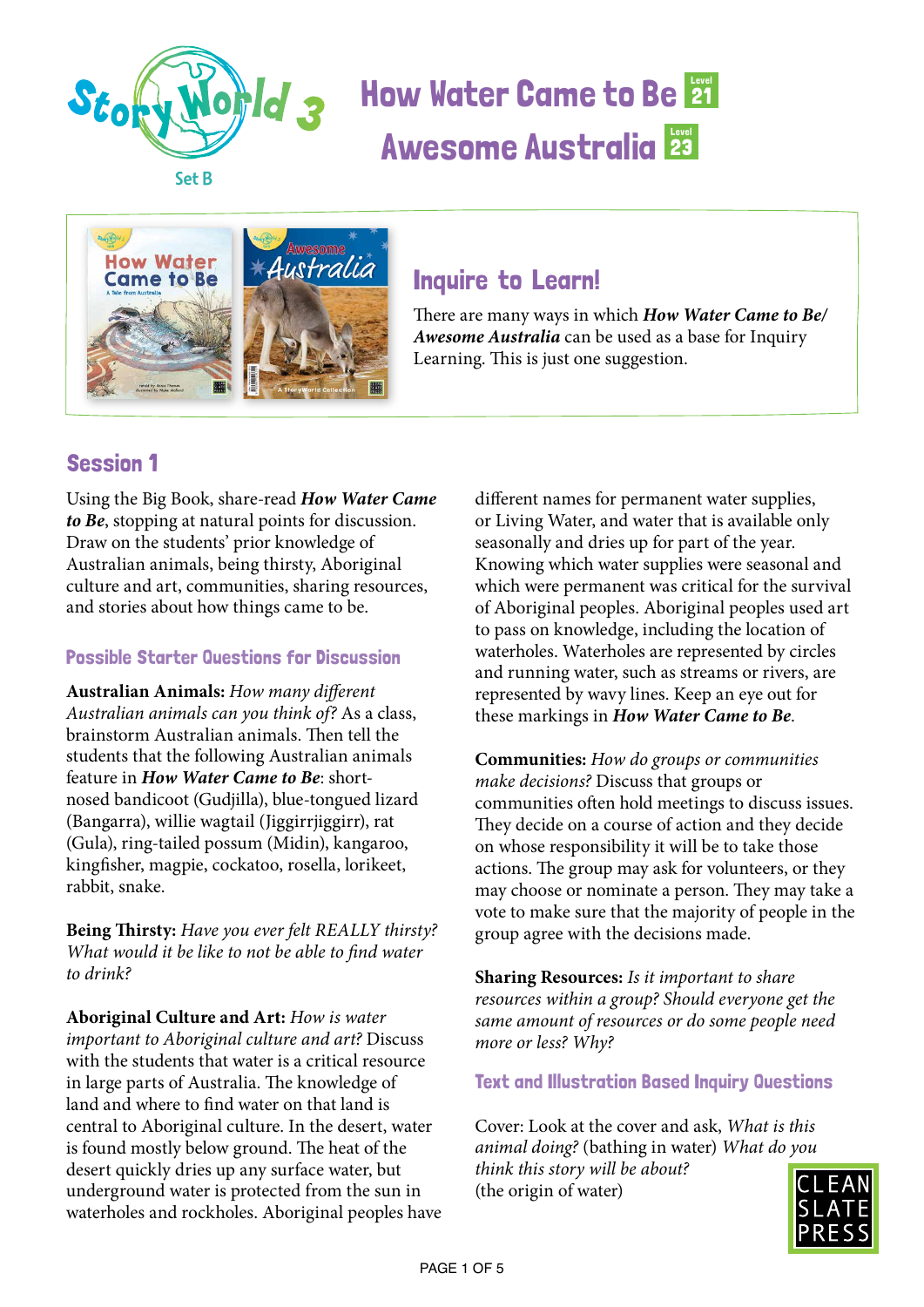#### Teacher's Notes continued

PP. 2–3: Revisit the text and illustration and ask, *When is this story set?* (long ago) *What is the only way for the animals to get water?* (By licking the dew off the kangaroo grass and chewing the grass.) As a class, see how many Australian animals you can name in the illustration.

PP. 4–5: Revisit the text and illustration and ask, *Would you be angry if you were Gudjilla? Why/ why not? Why do you think Bangarra won't share the water?* (Because he is selfish and he might be worried that if everyone has access to the water it will run out.) *Do you think Bangarra is behaving fairly? Why/why not?* Point out the circles around the rock and remind the students that these markings indicate that there is a waterhole in this location.

PP. 6–7: Review the text and illustration and ask, *How do you think the animals are feeling about Bangarra knowing where to find water?* (Excited about the possible end to their thirst/angry that Bangarra is keeping the water a secret.) *Gudjilla offers to follow Bangarra. What do we call someone who offers to do something?* (a volunteer)

PP. 8–9: Review the text and point out the word *galloped*. Brainstorm synonyms such as raced, ran, rushed, dashed, sprinted, bolted, hurried, sped, hurtled, scampered, scurried. Point out the wavy lines in the illustration, indicating a possible underwater stream, and the circles around the rock, indicating a waterhole/spring.

PP. 10–11: Review the text and point out the word *defeated* in the first sentence. Ask, *What does it mean to be defeated?* If necessary, define defeated as having been beaten in a contest, battle, or game. Point out to the students that the willie wagtail is the small black and white bird in the foreground of the illustration. Willie wagtails are similar to NZ fantails, or pīwakawaka, but they are black and white, noisier, and larger. The willie wagtail gets its name from its constant sideways wagging of its tail. They are common Australian birds and they often feature in Aboriginal folk tales. Some Aboriginal peoples historically did not like willie wagtails, as they were thought to hang around camps listening

to conversations, which they would then repeat elsewhere. They were sometimes seen as bringers of bad luck and an expedition might be abandoned if a willie wagtail was seen at camp on the morning of a planned departure.

PP. 12–13: Review the text and illustration, noting the circles and wavy lines that indicate underground water. Ask, *Why is it difficult for Jiggirrjiggirr to hide?* (Because of her long tail that flicks from side to side.) *Do you think Bangarra is enjoying being followed? Why/why not?*

PP. 14–15: Review the text and illustration and ask, *Should everyone at a public meeting have the opportunity to speak? Should all volunteers be accepted? Why/why not? What if the group considers the volunteer to be unsuitable for the task?*

PP. 16–17: Review the text and illustration and discuss that although Gula*'*s offer to follow Bangarra has not been accepted by the group, he is going to do it independently anyway. Ask, *Is this a good idea? Why/why not? How would you feel if you volunteered to do a job for your class and everyone laughed at you? Why do the other animals not trust Gula?* (They think he is too small for the job.) Ask the students to predict what they think will happen.

PP. 18–19: Revisit the text and illustration and ask, *What advantage does Gula have?* (He is very small, so it is easy for him to hide.)

PP. 20–21: Review the text and illustration and note the water gushing out from under the rock. Note also the Aboriginal symbol for a waterhole. Ask, *How do the text and illustration work together to tell us that Gula is surprised and happy?* (The text tells us that *Gula had never seen so much water. He jumped up and down with excitement.* We can see in the illustration that Gula looks surprised and he is jumping/dancing in an excited way.)

PP. 22–23: Revisit the first sentence and note that Gula does not stop to drink or swim in the water. Instead his focus is on sharing the water with the other

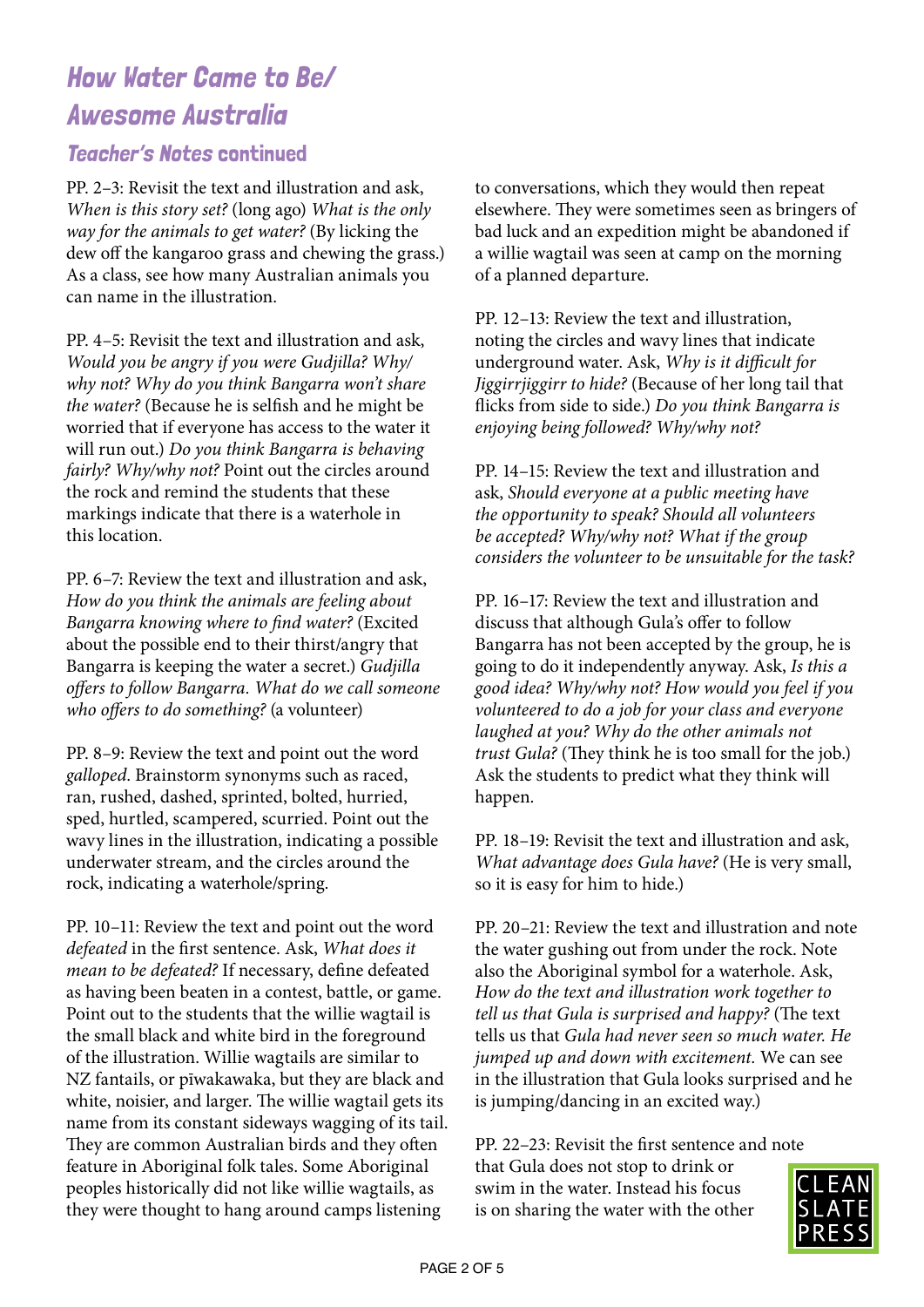#### Teacher's Notes continued

animals. Contrast this with the selfish behaviour of Bangarra, who tried to keep the water all for himself. Review the rest of the text and the illustration and note that the illustrator has chosen to change the Aboriginal markings from brown to blue to indicate that the water is now on the surface instead of underground. Ask, *How would the animals be feeling?* (excited, happy, relieved, triumphant, proud of Gula) *Why is the kingfisher making streams and rivers?* (To spread the water across the land.)

P. 24: Review the text and ask, *What is a hero?* If necessary, explain that a hero is a person, or in this case an animal, who is admired for his/her outstanding achievements or courage. Ask, *How is How Water Came to Be typical of stories that explain how something came to be the way that it is?* (It is set *Long ago* and it seeks to explain how Australia got surface water, such as streams and rivers.) *How is it different?* (There is no magic involved. Instead, the animals solve the problem.)

#### Further Discussion and Inquiry Extension

Invite the students to pick an Australian animal from *How Water Came to Be* and do a research project on their animal. Questions to consider are: Where does it live? What does it eat? Does it have any special adaptations for living in Australia*'*s harsh climate? What interesting facts can they learn about their animal?

Share-read other folk tales from Australia, such as *Koala and the Bunyip, How the Birds Got Their Colours, The Galah and Oolah the Lizard, How the Water Got to the Plains*. Ask, *What similarity do they share with How Water Came to Be?*  (They are all folk tales that explain how something

### Session 2

Using the Big Book, share-read *Awesome Australia*, stopping at natural points for discussion. Draw on the students' prior knowledge of Australia, Australian cities, Australian animals, Aboriginal Australians, droughts and water conservation, and poetry.

#### came to be the way it is today.)

Use the Internet to explore the work of Australian illustrator Myke Mollard, and invite the students to draw and/or paint a detailed portrait of an animal of their choosing. Scan or photograph the visual art and email to **info@cleanslatepress.com** with the artist's name, age, and school. The best artworks will be posted on the Clean Slate Press Facebook page and the artist will receive a prize.

Research to learn more about Aboriginal symbols and their use.

Learn about Aboriginal dot painting and challenge the students to create their own Aboriginal-art inspired dot painting. Scan or photograph the visual art and email to **info@cleanslatepress.com** with the artist's name, age, and school. The best artworks will be posted on the Clean Slate Press Facebook page and the artist will receive a prize.

As a class, create and illustrate a storyboard of the sequence of events in *How Water Came to Be* e.g.

- 1. The animals had no water.
- 2. Gudjilla sees that Bangarra has water.
- 3. The animals have a meeting.
- 4. Gudjilla follows Bangarra but loses him.
- 5. Jiggirrjiggirr volunteers to follow Bangarra.
- 6. Bangarra sees Jiggirrjiggirr following him.
- 7. Gula volunteers and is laughed at.
- 8. Gula follows Bangarra to the water.
- 9. Kingfisher makes streams and rivers.
- 10. Everyone has water.

Divide the class into pairs or groups of three. Have each group illustrate one event. Connect the illustrations with arrows.

\_\_\_\_\_\_\_\_\_\_\_\_\_\_\_\_\_\_\_\_\_\_\_\_\_\_\_\_

#### Possible Starter Questions for Discussion and Inquiry

**Aboriginal Languages:** *There are hundreds of different Aboriginal languages and dialects spoken in Australia.* 

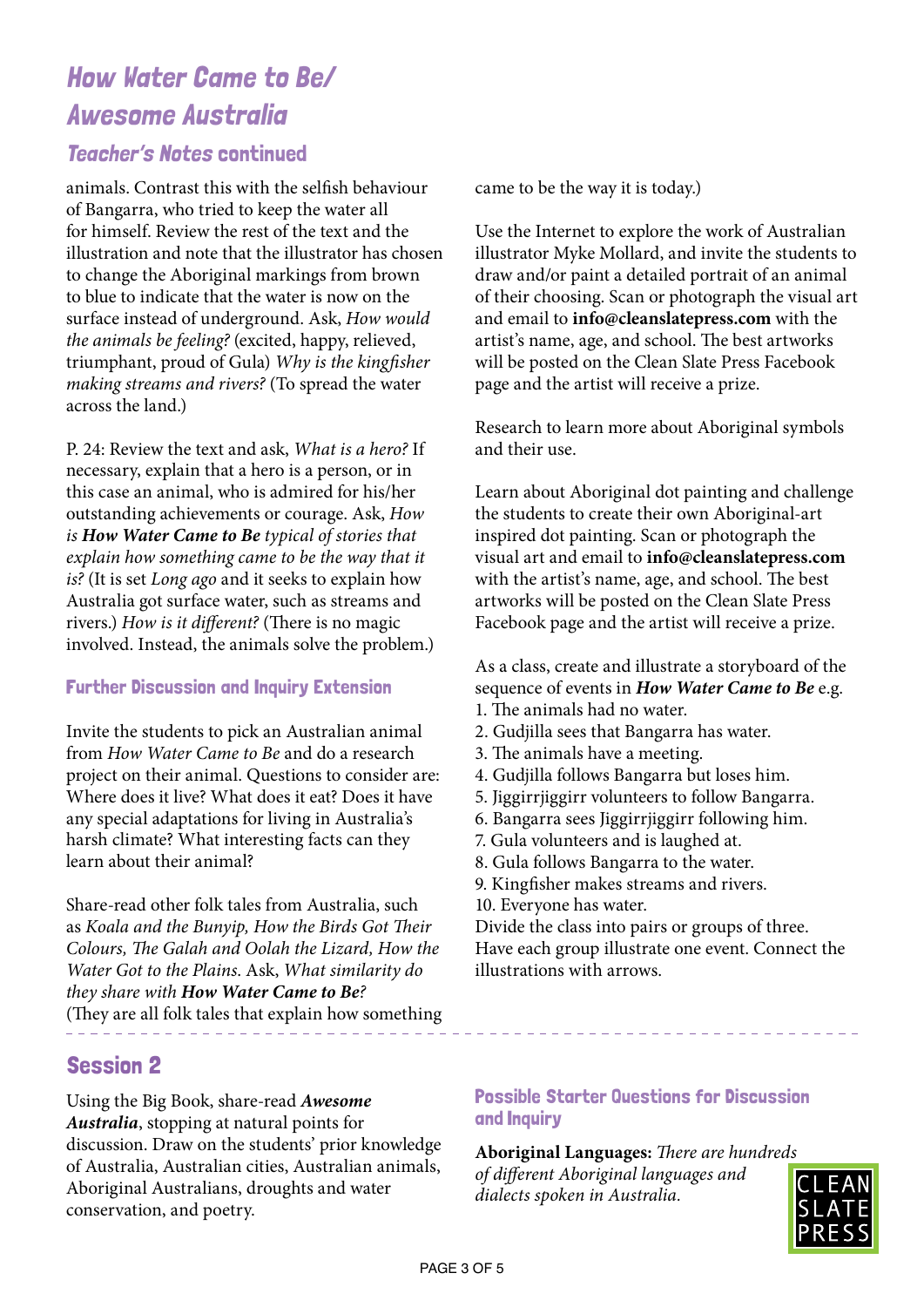#### Teacher's Notes continued

*It is very rude to use the wrong language when addressing an Aboriginal Australian. If you're wanting to know how to greet an Aboriginal Australian in their indigenous language, it is best to ask them in English how to do this. The answer will vary depending on where they are from.* 

**Cover and Contents Page:** Look at the cover of *Awesome Australia* and discuss that the mother kangaroo is drinking from a waterhole or stream. Point out the joey in her pouch. Ask, *Do you think that water is important to the survival of the kangaroo?* Tell the students they will learn more about how kangaroos are suited to life in Australia inside the book.

**Location of Australia/Geography:** Reread the first sentence on P. 1 of *Awesome Australia* and ask, *What is a continent?* If necessary, define a continent as one of the seven great landmasses on Earth. The continents are Africa, Antarctica, Asia, Australia, Europe, North America, and South America. Reread the rest of the text and point out the location of Australia's largest cities on the map. Ask, *Which Australian city is shown in the photo?*  (Sydney) Share with the students that Australia is about 29 times bigger than New Zealand and its population is six times the size of the New Zealand population. Ask, *What country is Australia's closest neighbour?* (Papua New Guinea) Locate Australia on a world map and note its neighbouring countries, including Papua New Guinea, Indonesia, New Zealand, New Caledonia, the Solomon Islands, and Vanuatu. If any of the students come from Australia or have visited it, invite them to share their experiences.

**Australian Cities:** Ask, *What are Australia's four largest cities?* If necessary, direct the students back to the answer on P. 1 of *Awesome Australia* – Sydney, Melbourne, Brisbane, and Perth – and then ask, *Which city is largest of all?* Reread the caption on P. 2 about Sydney and then reread the caption on P. 3 about Perth. Share with the students that Perth's closest city is Adelaide. Ask, *Does anyone know what the capital of Australia is?* (Canberra) Discuss with the students that a country's capital is not always its biggest city. Tell the students that the

city of Canberra, which is located halfway between Sydney and Melbourne, was created especially to be the official capital of Australia.

**Australian Animals:** *What is an animal adaptation?* (A special skill which helps an animal to survive. An adaptation can be a physical change to an animal's body, such as a duck's webbed feet for swimming, or a behavioural change, such as how meerkats take turns to watch for danger.) *How have some animals adapted to life in Australia?* Reread PP. 6–7 of *Awesome Australia*  and review the students' understanding of the text. Discuss how the animals have adapted to need very little water to survive.

**Aboriginal Australians:** Reread the caption on Aboriginal Australians on P. 3 of *Awesome Australia* and ask, *Does anyone know how long Aboriginal peoples have been living in Australia?*  (Around 50,000 years.) Share with the students that Aboriginal Australians survived by hunting animals with spears, spear throwers, and boomerangs and gathering plants, grubs, and insects. They had few possessions and they made everything they needed, such as canoes made from bark. Today, there are about 650,000 Aboriginal peoples in Australia. Most live in cities, but a few thousand still follow a fairly traditional way of life on the land.

**Droughts and Water Conservation:** *What is a drought?* If necessary, tell the students that a drought is a long period of lower rainfall than normal, leading to a shortage of water. In recent history, Australia has experienced the worst droughts in 1,000 years. The droughts, combined with a rapidly growing population, most of which is in the cities, has led to shortages in fresh water. Reread PP. 4–5 of *Amazing Australia* and ask, *Is it a good idea for everyone to conserve water, even when there is not a drought? Why/why not?*

**Poetry:** Reread P. 8 of *Awesome Australia* aloud and tell the students that these two stanzas are part of a long poem. Point out the focus on geographical features and the rhyming pairs: plains/rains, sea/me,